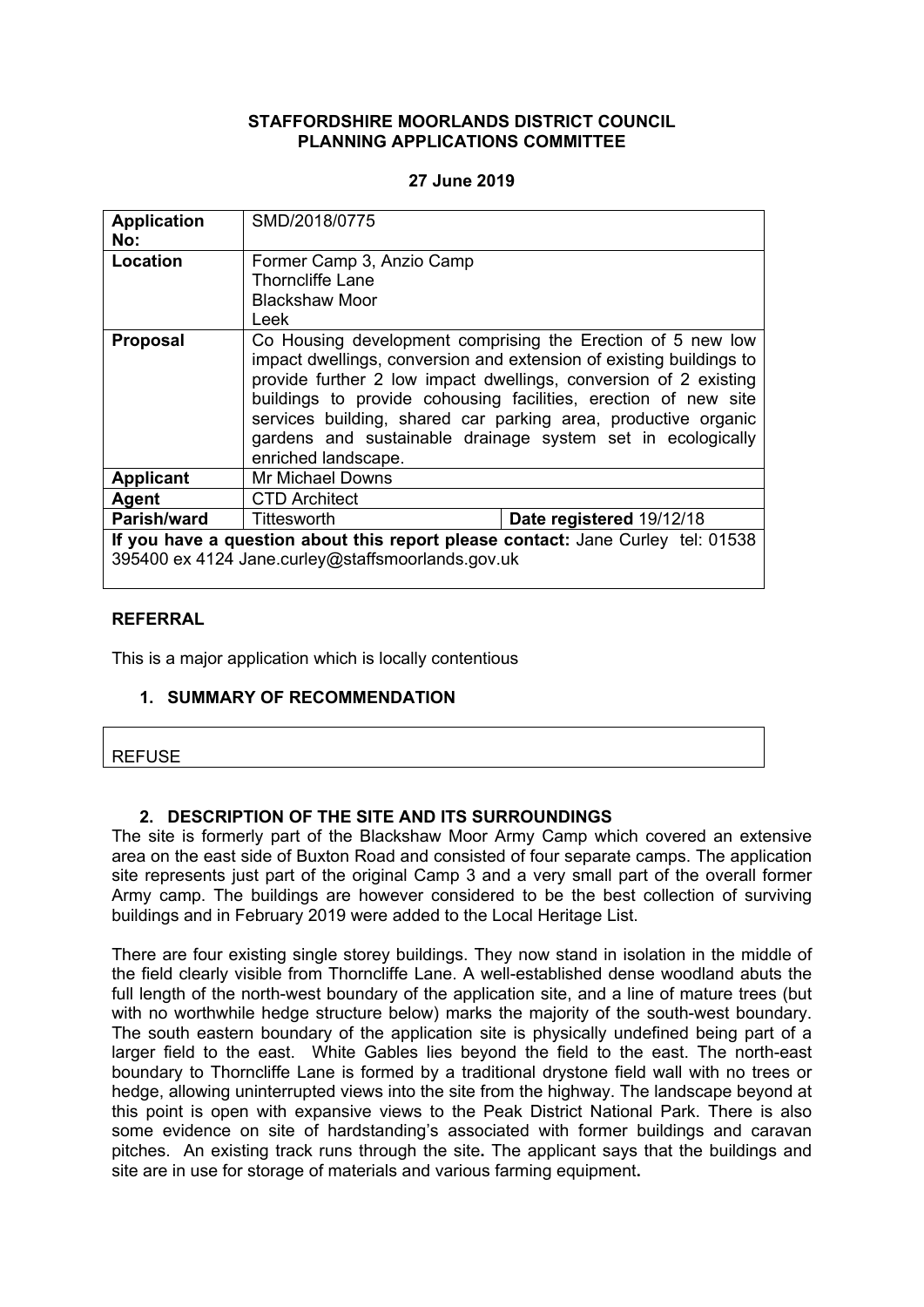A structural survey accompanying the application confirms that three buildings (A, B and C) are solid brick elevations under pitched roof covered in corrugated asbestos sheeting. The fourth Building D is a reinforced concrete portal framed building with a roof covering of corrugated asbestos sheeting.

The Report confirms that foundations to all building are suitable for the proposed conversion provided loads are not significantly increased. It also advises that increasing the height of the eaves and providing a new roof would be acceptable provided the building remains single storey. In addition to completely new roof structures it recommends the replacement of lintels, the rebuilding of brickwork above lintels and raking out and repointing of all cracks. Building D however is noted to have significantly cracked brickwork at the north end of the west elevation and should, the Report says be rebuilt. The Report also points to the concrete portal columns and says that these will continue to corrode unless they are encapsulated in a permanently dry environment. It provides three options to deal with this – encase in a new leaf, cut out the columns and replace with brick or demolish the whole structure**.** Although the applicant proposes to undertake the former two options, he accepts that 'more radical structural repairs will be needed'. The likelihood is that this will be tantamount to a new structure.

# **3. DESCRIPTION OF THE PROPOSAL**

**Building A** (converted to House Plot 7) – This building is to be converted to residential with two lean-to extensions proposed on each elevation, centrally positioned to provide a utility and plant room/entrance lobby, both timber clad with sedum roofs. Roof to be replaced with black sinusoidal, black corrugated metal sheets or Marley fibre cement profile sheeting. Eaves height raised and roof pitch increased. 17 Photovoltaic panels and 3 roof lights inserted on each roof slope. Most door and window openings are altered.

**Building B and C** - these two buildings are shown to be converted to a common house and workshop, food co op store respectively linked by a new linear extension which the DAS says is intended to give weather proof access to the different shared facilies. Building C lies at a higher level to Building B. Eaves height of both buildings is raised and the roof replaced with a steeper pitched roof.

The following communal uses are shown in the buildings – Laundry room, Meeting room, Common Lounge, Kitchen, Office with work stations, Reception office hub, two Guest bedrooms each with ensuite facilities, two disabled w/c's, site workshop and site pantry/bulk food store.The central existing chimney feature is adapted and given an asymmetric roof.

**Building C2** is a new building. The DAS describes it as the Site services building– cycle store, education training/workshop, w/c, eco electric battery storage room. 76 m2 check levels

- **Building D** (converted to House plot 1) converted to a 3 bedroom dwelling. Extension to the east and west elevation, the latter incorporating a flat roof linked element. New roof, increased pitch, increased eaves, banks of
- PV panels and roof lights, most doors and windows altered.
- **Plot 2** new build. Two storey 3 bed with 3 bathrooms.Incorprates a linked flat roof sun lounge leading to a studio. 185 m2
- **Plot 3** new build. Single storey 2 bed, 2 bathroom and studio/workshop unit, 146 m2
- **Plot 4** new build. Two storey 2 bed unit, 2 bathroom 117 m2.
- **Plot 5** new build. Two storet 2 bed unit. 2 bathroom. 116 m2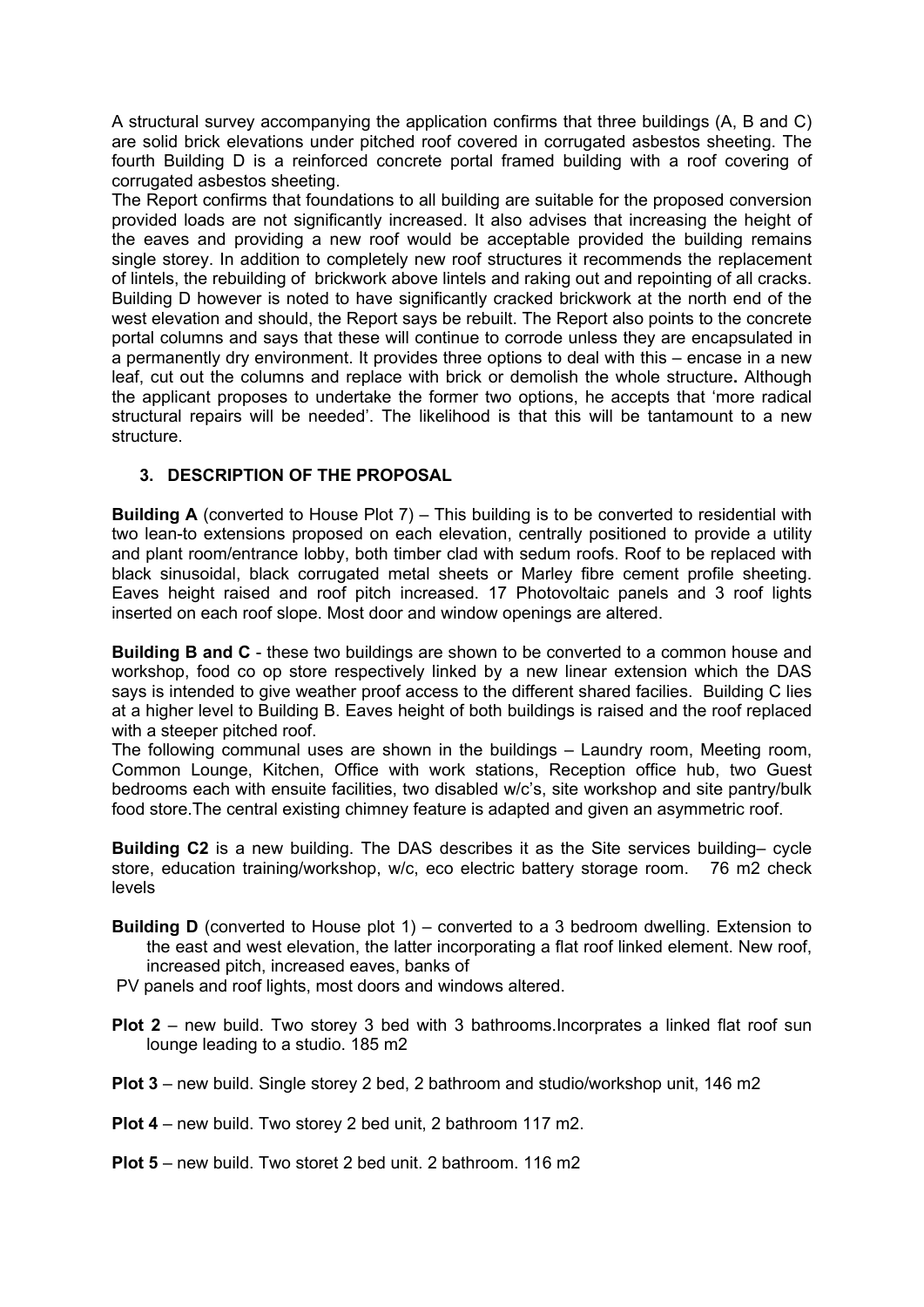### **Plot 6** – new build. Two storey 2 bed unit, 140 m2

.

.

Within the site and amongst the buildings is a recycling and service area, communal organic vegetable gardens, raised planting beds, cold frames and composting area, numerous pathways, access tracks, communal courtyard with fire pit, seating and BBQ area, netowork of ponds and drainage ditches, decking around the ponds.

The applicant considers a key consideration to be the fact that the historical development of Blackshaw moor is based on developing land formerley occupied by military establishments. He goes on to say that the proposal reflects the historical development and evolution of the surrounding area (para 2 Planning Statement).

The application is promoted by Leek Cohousing. The DAS confirms that all 7 dwellings will be privately owned and will be self build or custom built. Leek Co housing it says will own the common house, the shared workshop, the site services buildings, the access and the car park, the productive organic gardens and the open landscape excluding small private gardnes. It says that following completion of the development Leek Cohousing will continue to operate as the site management company. It says the community facilites wil be available to the local community (para 6.12 of the DAS).

The application is accompanied by a very extensive suite of documents, plans, visuals including a Planning Statement, Design and Access Statement, Heritage Statement, Structrual Report, Landscape Strategy, Phase I habitat and protected species report and Noise Assessment. As usual Members are encouarged to read these prior to the meeting.

## **AMENDMENTS TO THE APPLICATION**

On the 7<sup>th</sup> February 2019 during the processing of the application an Amended application form was received which clarified that the existing use of the buildings was domestic storage and not B8 Commercial storage. The applicant advised that this had been an error on the form.

## **4. RELEVANT PLANNING HISTORY**

SMD/2004/0081 Erection of dwelling with associated employment facility Withdrawn

SMD/2004/1298 Conversion of buildings to five buildings. Refused.

## **5. PLANNING POLICIES RELEVANT TO THE DECISION**

5.1 The Development Plan comprises of:

- Saved Local Plan Proposals Map / Settlement Boundaries (adopted 1998).
- Core Strategy Development Plan Document (adopted March 2014)

### Staffordshire Moorlands Local Plan (1998)

5.2 Development boundaries within the 1998 Adopted Local Plan are still in force until such time as they are reviewed and adopted through the site allocations process. Following consultation last year a Preferred Options Site Allocation DPD is currently out for consultation.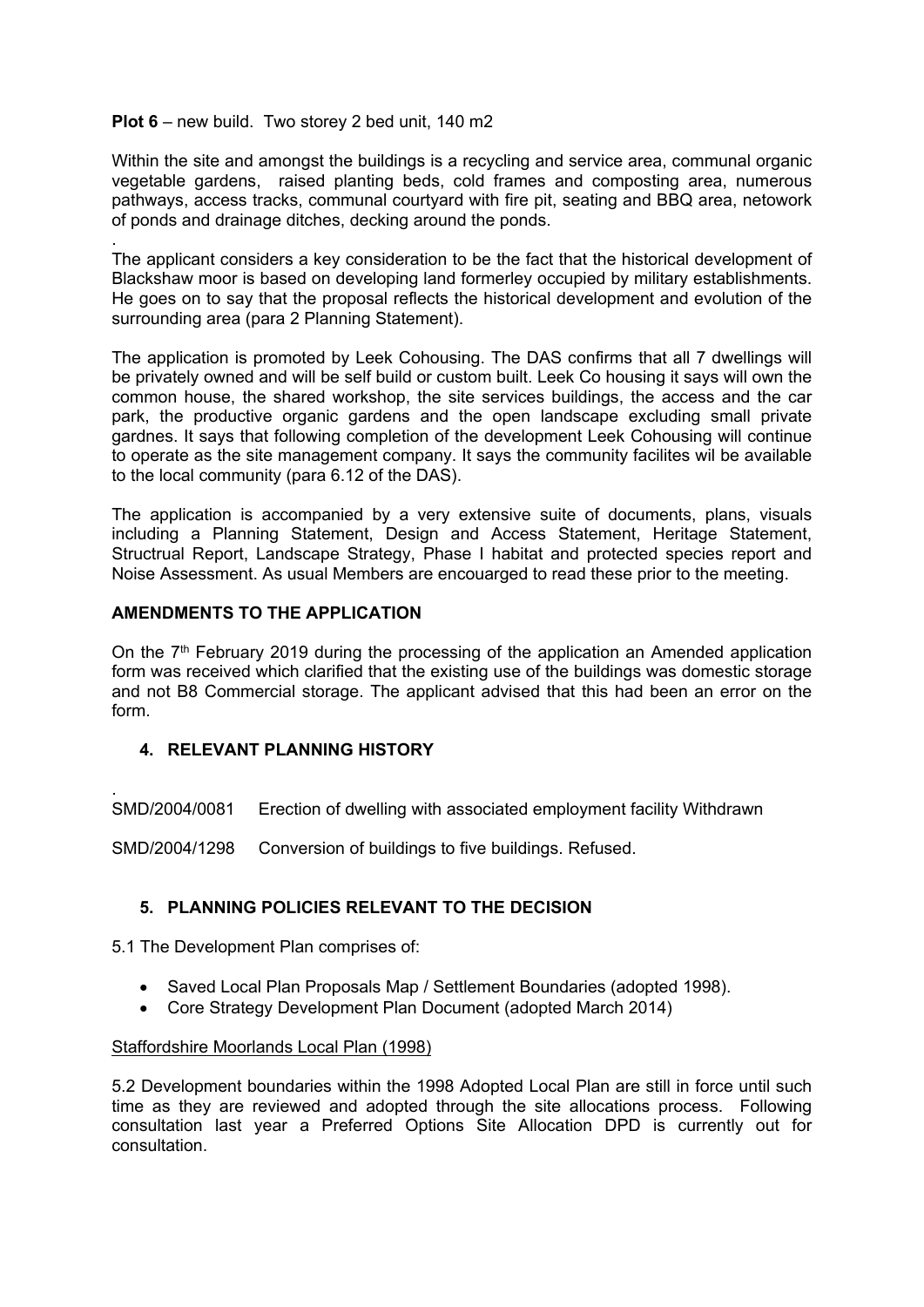# Adopted Staffordshire Moorlands Core Strategy DPD (26<sup>th</sup> March 2014)

5.3 The following Core Strategy policies are relevant to the application:-

- **SS1 Development Principles**
- **SS1a Presumption in Favour of Sustainable Development**
- SD1 Sustainable Use of Resources
- **SD3 Carbon-saving Measures in Development**
- SD4 Pollution and Flood Risk
- **SS6C Rural area strategy**
- **DC1 Design Considerations**
- **DC2** Heritage
- **C1 Creating Sustainable Communities**
- **NE1 Biodiversity and Geological Resources**
- **T1 Development and Sustainable Transport**
- **T2 Other Sustainable Transport Measures**

### National Planning Policy NPPF

National Planning Policy Guidance

## **6. CONSULTATIONS CARRIED OUT**

The application has been advertised in the local press and a Site Notice displayed.

15 letters of representation have been received raising the following issues:-

- Although 'eco homes' there is no eco infrastructure in place. Residents will have to drive to access services and facilities
- Overdevelopment of the site
- Houses not in keeping with the area and will look incongruous
- The proposal will hamper the ability of the existing and established Shooting club to operate. It will potentially lead to noise complaints from the new residents which the Club will then have to counter. It is not suitable for housing. It could result in restrictions on the times and days that the Club can operate. The club have operated from the site since 1969, have 260 members and there is a Lawful development certificate in place which confirmed the lawfulness of both the Shooting Centre's facilities and activities. The Shooting Centre participates very successfully in most national UK target shooting competitions – and boasts international competitors amongst its ranks.
- Adverse impact on wildlife
- Cluster of residential properties here will look incongruous and out of character
- The lanes are narrow. They are much used by cyclist. The proposal will add to traffic and increase danger to cyclists
- Harmful impact on the character and appearance of the area
- This is an isolated location
- Will lead to drainage problems

## **Parish Council**

Support the application. Aspects of the application that found favour with the council include use of a brownfield site and the ecological credentials. The application has been widely publicised and no adverse comments or objections have been received from our parishioners.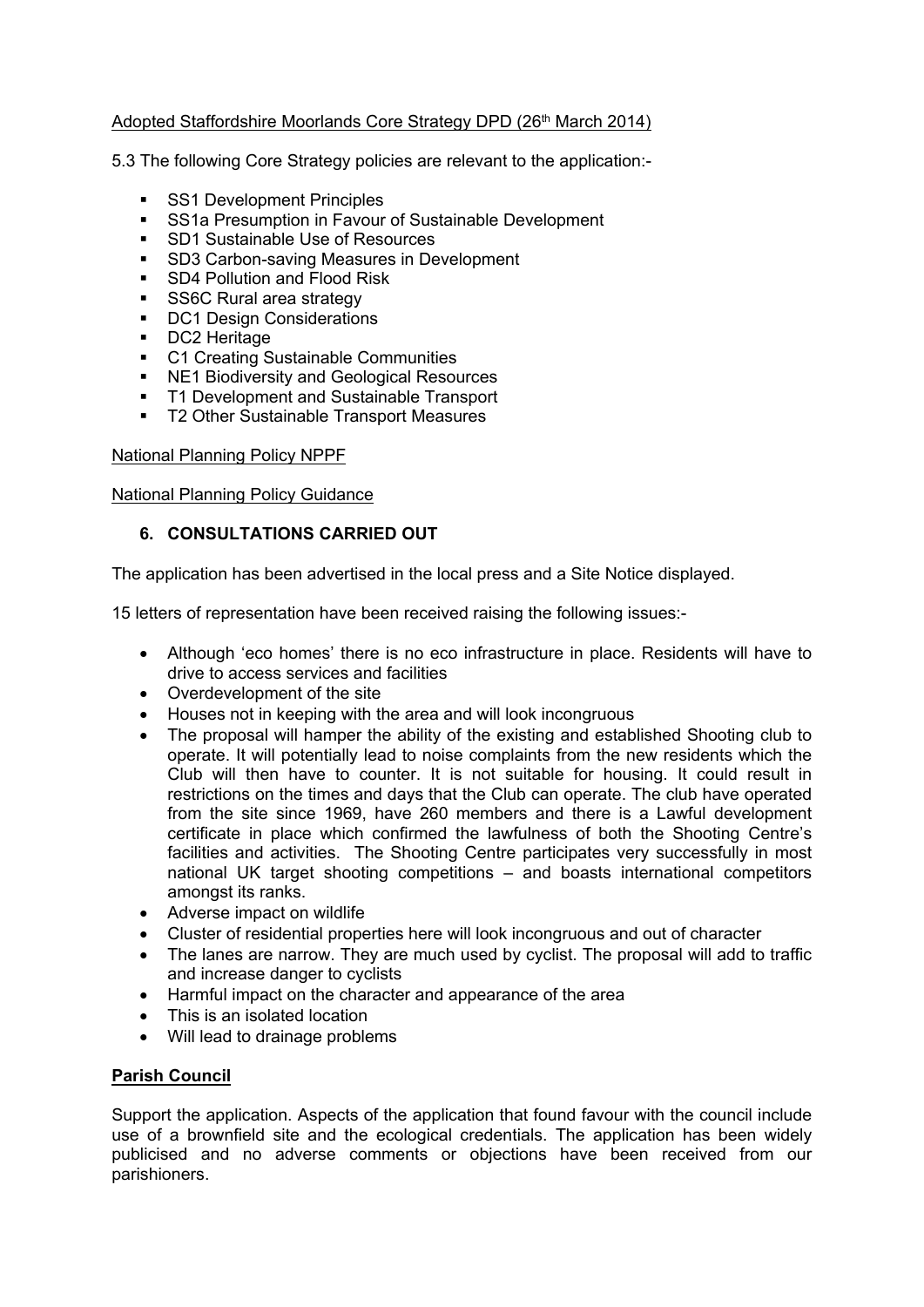## **Policy Officer**

The Council has a legal duty to keep a register of those interested in self/custom-build in its area and "have regard" to this in its planning function. However the Council is not obligated as such to provide plots in locations specified by entries, rather more generally to provide for District-wide demand. The SMDC register currently has 54 entries since 2016. No entries specify Blackshaw Moor as a location, however significant numbers specify Leek and surroundings, or 'rural areas' etc.

Questions to what extent a *converted building* can be considered 'self-build'

Policy SS6c Core Strategy limits most forms of new housing in the open countryside, however Part (4) provides for redevelopment of major developed areas in the countryside for the uses specified. Whilst Anzio Camp is not mapped para 8.1.71 refers to the 15.4ha site area, which would seem to encompass this site  $-$  a view needs to be reached whether this site is covered by part 4. In any event the residential uses proposed are *not* included in the specified uses.

Polices SS10/H1 in the Submission Version of the Local Plan limit most forms of new housing in the open countryside (however can only be ascribed limited weight at present.

The site is over 3.6km from the eastern edge of Leek and there are only limited facilities in Blackshaw Moor (and Meerbrook). Bus services between Leek and Buxton are relatively infrequent. Also there is not continuous pavement between the site and Leek with no street lighting beyond Blackshaw Moor. A view needs to be reached over the sustainability of the site as per paras 78-79 NPPF. (Regarding para 77 the scheme does not appear to be for affordable or local needs housing). The applicant refers to the heritage and building conversion aspects of the scheme regarding para 79b/c – a view needs to be reached whether this applies to any of the existing buildings.

The scheme would appear to conflict with CS Pol SS6C generally (and specifically Part 4 which reserves Anzio Camp for the uses specified only), and related policies. However the existing buildings on site should also be assessed against para 79 NPPF. I would also question the sustainability of the site.

As the Council does not currently have a 5YHS the scheme should be assessed against para 11d NPPF.

### **Ecology Officer**

Comments awaited

## **Trees and Woodland Officer**

Advises that the proposed development would have relatively little adverse impact on landscape structure, with arguably some beneficial landscape effects, but would bring a notable change in landscape character of the site arising from more extensive and dense development and domestic/residential use.

Adverse visual impact would be very localised, mainly limited to passing views available to moderate sensitivity receptors whilst immediately adjacent to and travelling past the application site.

### **Environmental Health Officer**

Initially objected to the application on grounds of lack of a Noise Assessment. Subsequently moved to a position on No objection subject to conditions relating to noise mitigation, further contamination risk assessment and lighting.

### **Local Highway Authority**

No objection subject to conditions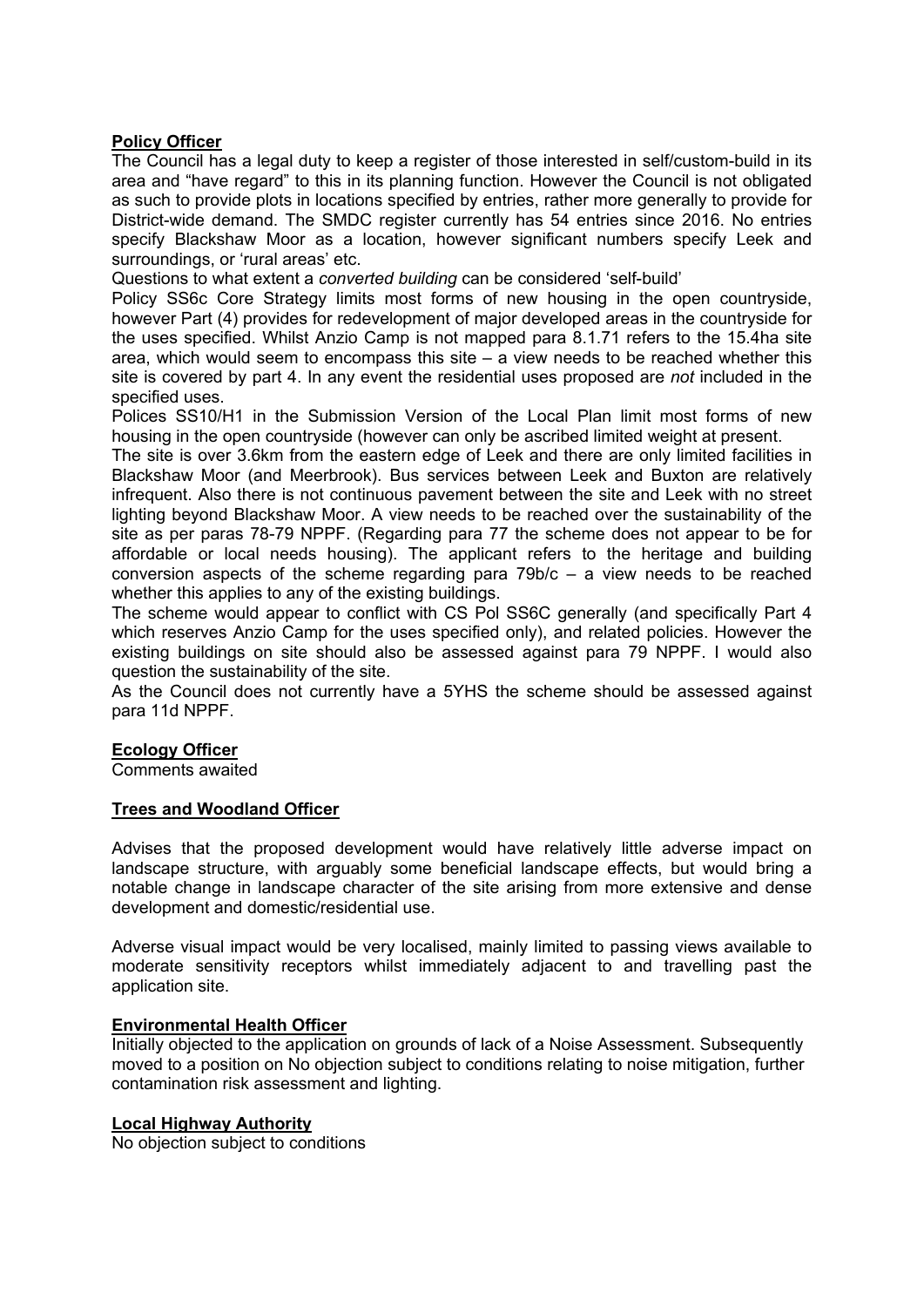## **Local Lead Flood Authority**

No objection subject to condition to secure measures set out in the Flood Risk Assessment and Drainage strategy

# **Conservation Officer**

Object – harm to significance

Advises that the four buildings on the site were added to the Staffordshire Moorlands Local Heritage Register in February 2019. The buildings formed part of the former Camp 3 at Blackshaw Moor and highlight the importance of the site to the local community and confirm its connection with military history and the Polish community.

The Staffordshire Moorlands Conservation Liaison Panel considered the nomination by Mick Downs on behalf of Leek Co-housing and concluded that the buildings met several of the Local Heritage criteria, assessed by reference to the SPD (section 3.2) and the Historic England Good Practice Guide:

• Age and Rarity: The buildings are the best preserved examples of the former army camp at Blackshaw Moor Camp, subsequently Blackshaw Moor Polish Re-settlement Camp, which was occupied by US army forces in 1943-44 and by Polish allied military personnel and their families from 1946 to 1964.

• Group Value: The buildings have a collective group value and formed part of a larger camp infrastructure.

• Association: It was concluded that the buildings have local heritage value for the contribution to the war effort and their role in establishing the local Polish community in the area.

The advice of CLP was then ratified by Cabinet in February 2019.

Advises that the proposed alterations are extensive and the buildings will be substantially. The buildings will be largely unrecognisable once converted and extended. The simple utilitarian form, massing and detailing will be lost and very little of the original fabric will remain. Once converted they will no longer look like functional, military structures. The buildings were addded to the Register because of being well preserved examples but they will no longer retain their essential characteristics. Development would harm their special character, it will not respect or enhance their heritage value. Does not understand how this heritage led scheme is preserving the significance of the buildings and the wider essence of the military campsite as the buildings will be fundamentally changed and the redevelopment of the rest of the site shows little regard to its origins other than retaining the two main road axis on the site and the general north-south orientation of buildings. If the heritage is intended to promote development on this site then we should be looking for a much more faithful conversion of the buildings and regard to their setting. Alternative uses such as camping barns, simple holiday accommodation or a small-holding would involve less alteration and need for development affecting their setting.

# **Conservation Liaison Panel**

Object. The proposed scheme looks to completely change the character and appearance of the historic buildings and historic character of the site. The buildings should retain more of their essential character and might be better retained as more functional, ancillary buildings. The scheme looks like a pocket village in the open countryside.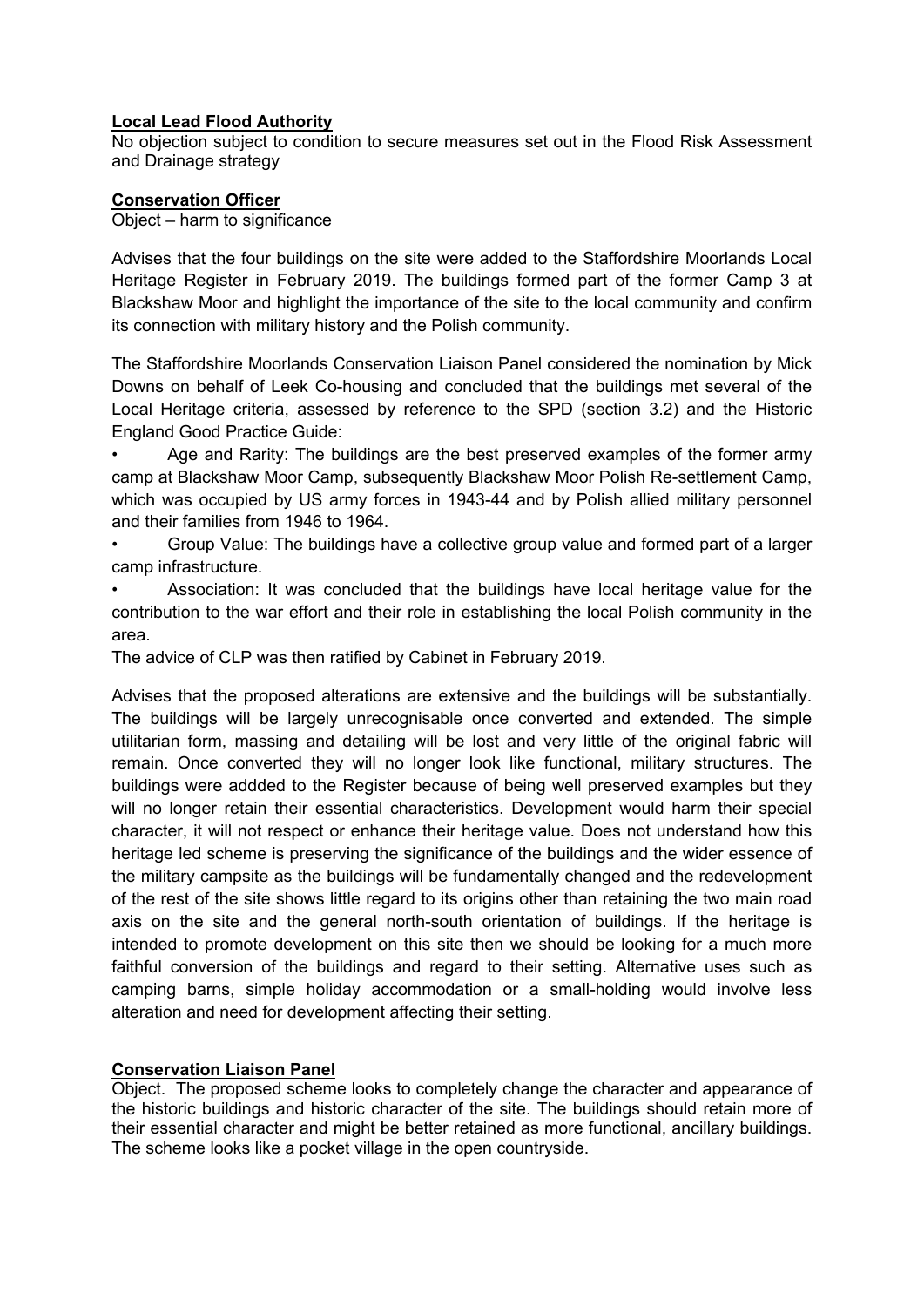# **Education Authority SCC**

Blackshaw Moor CE (VC) First School and Leek High School are projected to have sufficient space to accommodate the likely demand from pupils generated by the development. However, Churnet View Middle School is projected to be full for the foreseeable future. We will therefore be requesting a contribution towards Middle School provision only. We would seek an Education Contribution for 1 Middle School places (1 x £13,827 = £13,827). This gives a total request of £13,827.

## **Severn Trent Water**

As the proposal has minimal impact on the public sewerage system no objections to the proposals and do not require a drainage condition to be applied.

# **7. OFFICER COMMENT AND PLANNING BALANCE**

7.1 As with all applications, the LPA is required to determine this application in accordance with the Development plan, unless there are material circumstances which indicate otherwise and in determining these applications, it shall have regard to the provisions of the Development Plan, in so far as material to the application and to any other material considerations.

7.2 Core Strategy Policy SS1a establishes a 'Presumption in Favour of Sustainable Development' in line with the National Planning Policy (herein referred to as the NPPF) where: (1) planning applications that accord with policies within the Core Strategy will be approved without delay and (2) where there are no relevant policies or they are out of date, the Council will grant planning permission unless material considerations indicate otherwise considering:-

- I. Any adverse impacts of granting permission would significantly and demonstrably outweigh the benefits, when assessed against the policies in the NPPF taken as a whole, or,
- II. Specific policies in within the NPPF indicate that development should be restricted

7.3 This site lies in open countryside. Although it is close to the settlement of Blackshaw Moor, it is physically and visually detached from the core of this settlement. It very much forms part of the open countryside. The applicant argues that the existing buildings on site, footprints of previous buildings, access tracks and use of the land for the storage of caravans point decisively to the fact that this is previously developed land.

7.4 Previously developed land is defined in the NPPF as,

'*Land which is or was occupied by a permanent structure, including the curtilage of the developed land although it should not be assumed that the whole of the curtilage should be developed) and any associated fixed surface infrastructure. This excludes: land that is or was last occupied by agricultural or forestry buildings; land that has been developed for minerals extraction or waste disposal by landfill, where provision for restoration has been made through development management procedures; land in built-up areas such as residential gardens, parks, recreation grounds and allotments; and land that was previously developed but where the remains of the permanent structure or fixed surface structure have blended into the landscape'.*

7.5 Having regard to this definition and an on site assessment it is not accepted that the whole of the application site is previously developed land. It is agreed that part of the site is brownfield, but the remaining land is clearly greenfield either as a result of it never having been developed, not being part of the 'curtilage' or where the remains of permanent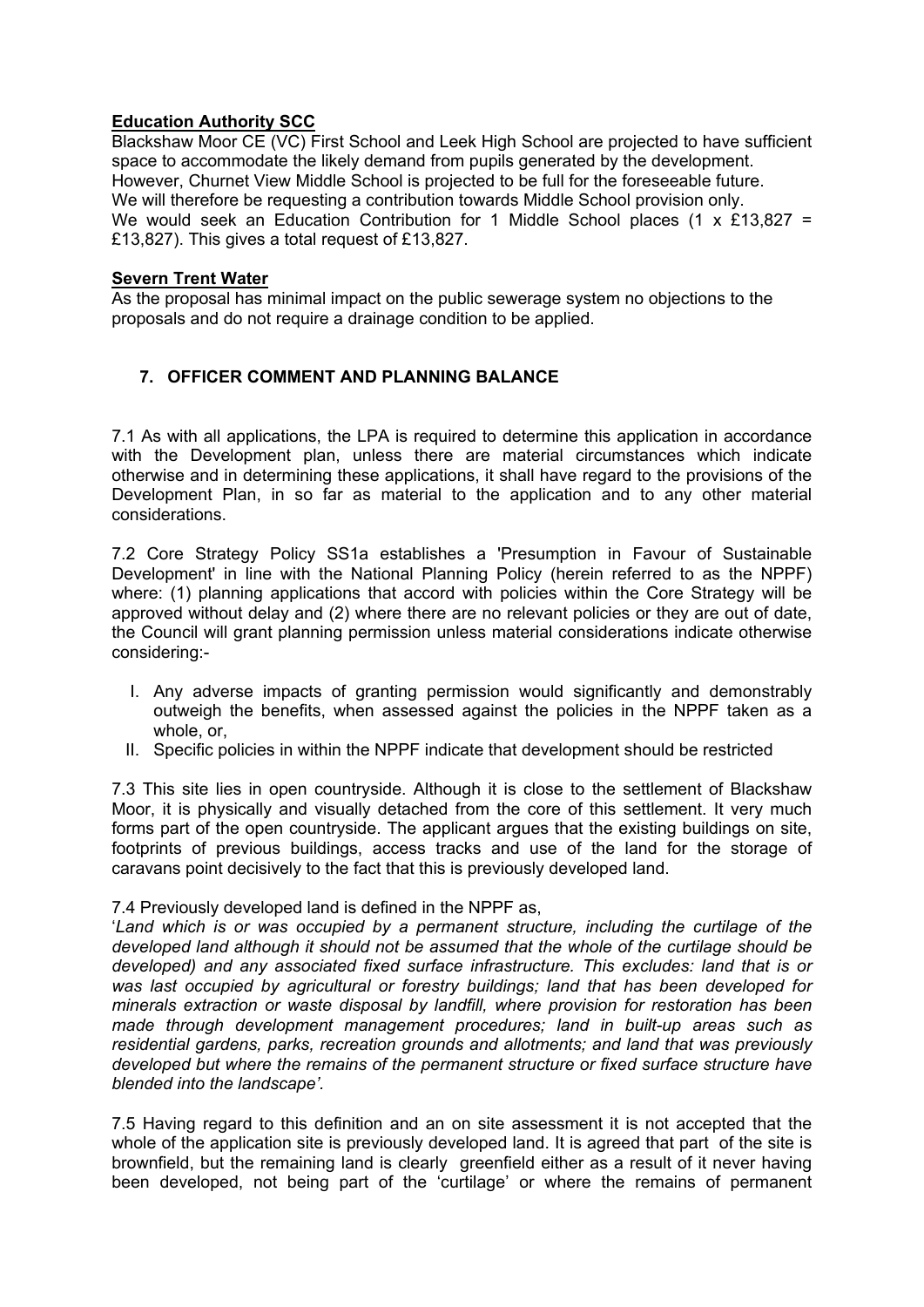structures or fixed surface structures have blended into the landscape. An aerial photograph in the DAS from 2000 shows this progression. As an approximate guide it is considered less than half of the application site could realistically be considered to be brownfield land. Even if the applicant's conclusion was accepted, which it isn't, brownfield land does not trump the development plan strategy for the location of new housing in the countryside and other polices as will be explained below.

7.6 In respect of new development in the open countryside, Policy SS6C is the relevant policy in assessing the acceptability of the principle of the development; a position accepted by the applicant (para 6.38 of Planning Statement). This policy refers to the rural areas of the District and forms part of the spatial strategy for the District which seeks to concentrate most development within the three main towns and thereafter the larger villages. Only very limited development is envisaged in the smaller villages. It is a hierarchical approach in order to deliver most development in sustainable locations where services and facilities are readily available. Outside of these areas, Policy SS6C seeks to restrict new housing to that which meets an essential local need; affordable housing that cannot be met elsewhere or accommodation for an agricultural, forestry or other rural enterprise worker again where the need cannot be met elsewhere. There is no evidence that the proposal is meeting an essential local need. There is conflict with Policy SS6C.

7.7 Policy R2 refers to 'Rural Housing'. For new build it reflects Policy SS6C and confirms that only certain forms of housing development will be acceptable; affordable housing which cannot be met elsewhere, new dwellings that meet an essential local need (agricultural, forestry or other rural enterprise worker) that cannot be met elsewhere or replacement dwellings. The proposal does not meet this criterion.

7.8Policy R2 also provides scope for the conversion of non residential buildings to residential use where the building is suitable and worthy in physical, architectural and character terms, where it is demonstrated through marketing that agricultural or commercial use is not viable or suitable or where the conversion to residential use would enable a building of particular merit to be safeguarded. The R2 requirement for a marketing to demonstrate non viability is not in conformity with national advice in the NPPF and thus attracts limited weight. The NPPF says at para 79 that planning decisions should avoid isolated homes in the countryside except in specific cases. Of relevance to this application is exception b) – the development would represent the optimal viable use of a heritage asset or would be appropriate enabling development to secure the future of the heritage assets c) which refers to development that re uses of redundant or disused buildings *and* which enhances its immediate setting (our emphasis).

7.9 On the face of it therefore there is policy support for the re use of the buildings.

The buildings have been identified as being of local significance and were placed on the Councils Local List in February 2019 because they are the best preserved examples, have collective group value and local heritage value. However as noted and discussed elsewhere the Conservation Officer is very critical of the application and advises that the proposal will harm the heritage asset rather than respecting or enhancing its heritage value. As she rightly notes the buildings are fundamentally altered in the scheme such that their original identity is virtually lost. Furthermore the simple setting which the buildings currently enjoy (and which contributes to their significance) is also eroded with new buildings, structures and features. The immediate setting is not enhanced, it is harmed. For these reason there is conflict with Policy R2

7.10 The applicant also draws attention to Paras 78 which says that to promote sustainable development in rural areas, housing should be located where it will enhance or maintain the vitality of rural communities. There is no assessment or evidence as to how it would support nearby villages. In any event the site is a divorced from Blackshaw Moor as described above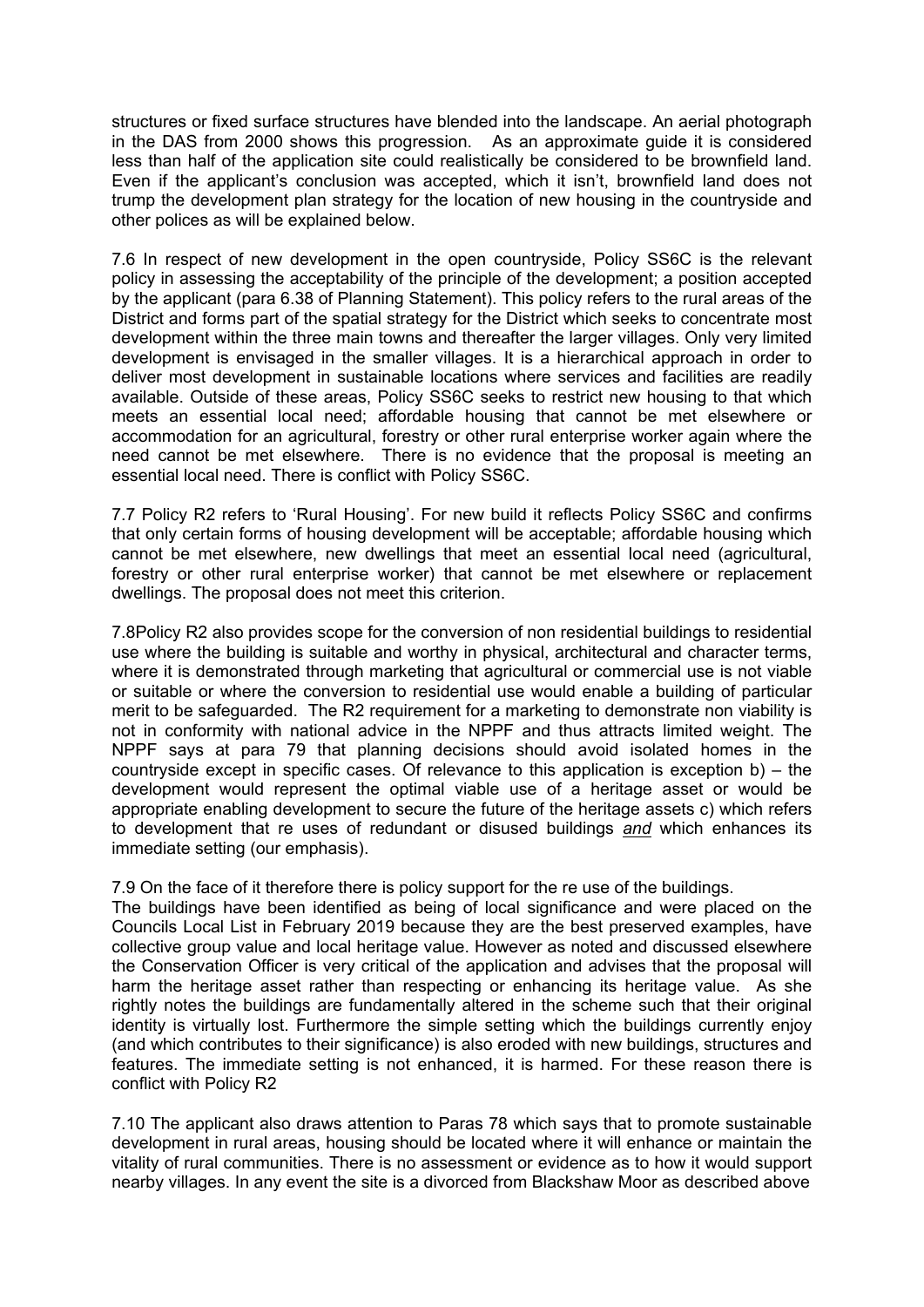7.11 It is for all of these reasons that there is strong conflict with Polices SS6C and R2 and an objection in principle to new housing development and to the re use of buildings in the manner proposed. The proposal runs contrary to the spatial strategy for housing development which underpins the Core Strategy.

7.12 However there are other material considerations including the NPPF. The Council's current housing supply is 1.99 years. The NPPF says at paragraph 11, footnote 7 that where a five year supply of deliverable housing sites can not be demonstrated, then policies which are most relevant for determining the application are out of date and in these circumstances planning permission must be granted unless the any adverse effects of doing so would significantly and demonstrably outweigh the benefits when assessed; the so-called "tilted balance." This matter is returned to in the planning balance below.

## Co Housing scheme

7.13 The application is described as a proposal for a Co housing scheme and it points to elements of the application which support this including communal facilities provided in a common house, visitor accommodation for residents guests, shared electric vehicles, shared workshop and gardens etc. Section 1 of the Planning Statement provides further detail of the concept of the Cohousing international movement, the operation of cohousing schemes and other sites that have been considered by the applicants and why they were discounted, The group are referred to as Leek Co Housing.

7.14 The Council has a legal duty to keep a register of those interested in self/custom-build in its area and "have regard" to this in its planning function. In respect of decision making it is confirmed in the PPG that 'having regard' means, '… *registers that relate to their area may be a material consideration in decision-taking.'*

However the Council is not obliged as such to provide plots in locations specified by entries, rather more generally to provide for District-wide demand. The Policy Officer advises that the SMDC register currently has 54 entries since 2016. No entries specify Blackshaw Moor as a location, however significant numbers specify Leek and surroundings, or 'rural areas' etc. The applicant Leek Co-Housing was placed on the Register in 2016. The Policy Officer goes on to query whether a *converted building* can be considered 'self-build' given that the definition refers to servicable 'plots of land' for 'building or completion of houses'.

7.15 The fact that a scheme is a self/custom build scheme does not therefore outplay other planning polices. It is simply a material consideration to weighed in the planning balance. This matter is returned to in the Planning balance below.

## **Highways**

7.16 The proposal is to use an existing access into the site and to upgrade this. The Local Highway Authority has considered this and raised no objection subject to securing the visibility splays shown on SCP/18101/F03 D. The visual impact of this upgraded entrance and access is considered elsewhere in the report. A safe and suitable access can be achieved. There is no conflict in that respect with relevant parts of T1 and DC1.

### Accessibility

7.17 The site is not in a sustainable location. It is in the open countryside. Thorncliffe Road does not benefit from footpaths nor street lighting. The site is not on a bus route. Residents would have to walk to the main A 53 to reach the nearest bus stop where services are infrequent. Blackshaw Moor and Thorncliffe have limited services and facilities and no shops. The site is located some distance from Leek and well beyond the generally acceptable 2 km walking distance. Despite the 'self-contained' elements to the development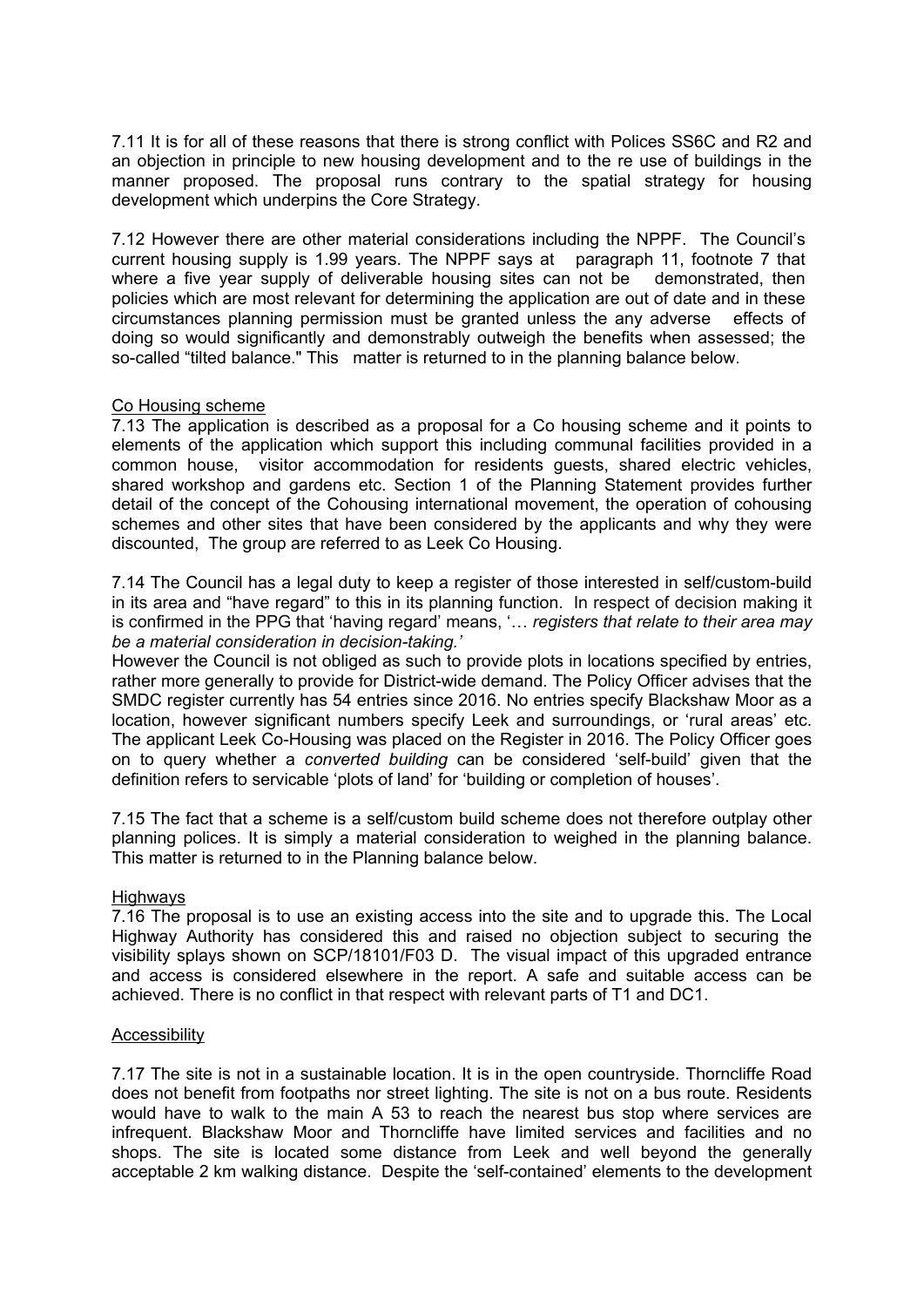(communal growing of vegetables, communal food store etc) occupiers would need to travel to meet day to day grocery needs and also to access other services and facilities.

7.18 The applicant tries to draw comparisons with the development of the large site known as the Anzio camp which fronts Buxton Road but this has a very different policy background; it is identified as a major developed site in Policy SS6C with proposed uses for employment, extra care and tourism. Even though it has direct access to the main A53 and bus stops, an Inspector concluded in 2013 that the site was not in a sustainable location. The Inspector at the Local Plan Examination also referred to its isolated location.

7.19 Polices T1 and SS1 says that the Council will promote and support development which reduces reliance on the private car for travel journeys and reduces the need to travel generally. Para 103 of the NPPF says that the planning system should actively manage patterns of growth to promote sustainable transport. For the reasons given above and despite the nature of the development, residents would still be likely to rely on the private car for transport. There is conflict with Polices T1 and SS1.

### **Heritage**

7.20 The buildings were listed on the Councils Local Heritage Register in February 2019. As such they are regarded as a non-designated heritage asset (NDHA). Policy DC2 is the primary development plan policy in relation to the protection the historic environment. Para 197 of the NPPF specifically refers to NDHA and says that the effect of an application on the significance of a NDHA should be taken into account in determining the application. It says a balanced judgement should be taken having regard to the scale of any harm or loss and the significance of the asset.

7.21 A Heritage Assessment (HA) accompanies the application. It includes a 1954 OS map which shows the siting of the buildings. The DAS also refers to preserving these buildings as heritage assets (para 5.13). In terms of their significance the HA highlights the importance of the site to the local community and confirm their connection with military history and the Polish community. Their significance stems from their age and rarity (best preserved examples of the former army camp at Blackshaw Moor Camp, subsequently Blackshaw Moor Polish Re-settlement Camp), their group value (the buildings have a collective group value and formed part of a larger camp infrastructure) and their local heritage value for the contribution to the war effort and their role in establishing the local Polish community in the area.

7.22 In recent correspondence the applicant accepts that the proposed development will materially change the existing buildings. However he says that if the buildings are to have any viable future at all, then substantial alterations will be necessary. He says that the scheme retains the simple form and detail of the buildings.

7.23 The Conservation Officer has carefully considered the submitted information. She has grave concerns about the impact of the proposals on the significance of the buildings. She comments that the proposed alterations are extensive and that the buildings will be substantially changed and will be largely unrecognisable once converted and extended. The simple utilitarian form, massing and detailing will be lost and very little of the original fabric will remain. Once converted they will no longer look like functional, military structures. The buildings were addded to the Register because of being well preserved examples but they will no longer retain their essential characteristics. Development would harm their special character, it will not respect or enhance their heritage value. She says that to retain heritage value a scheme should look to retain their identity as fomer military buildings, retaining their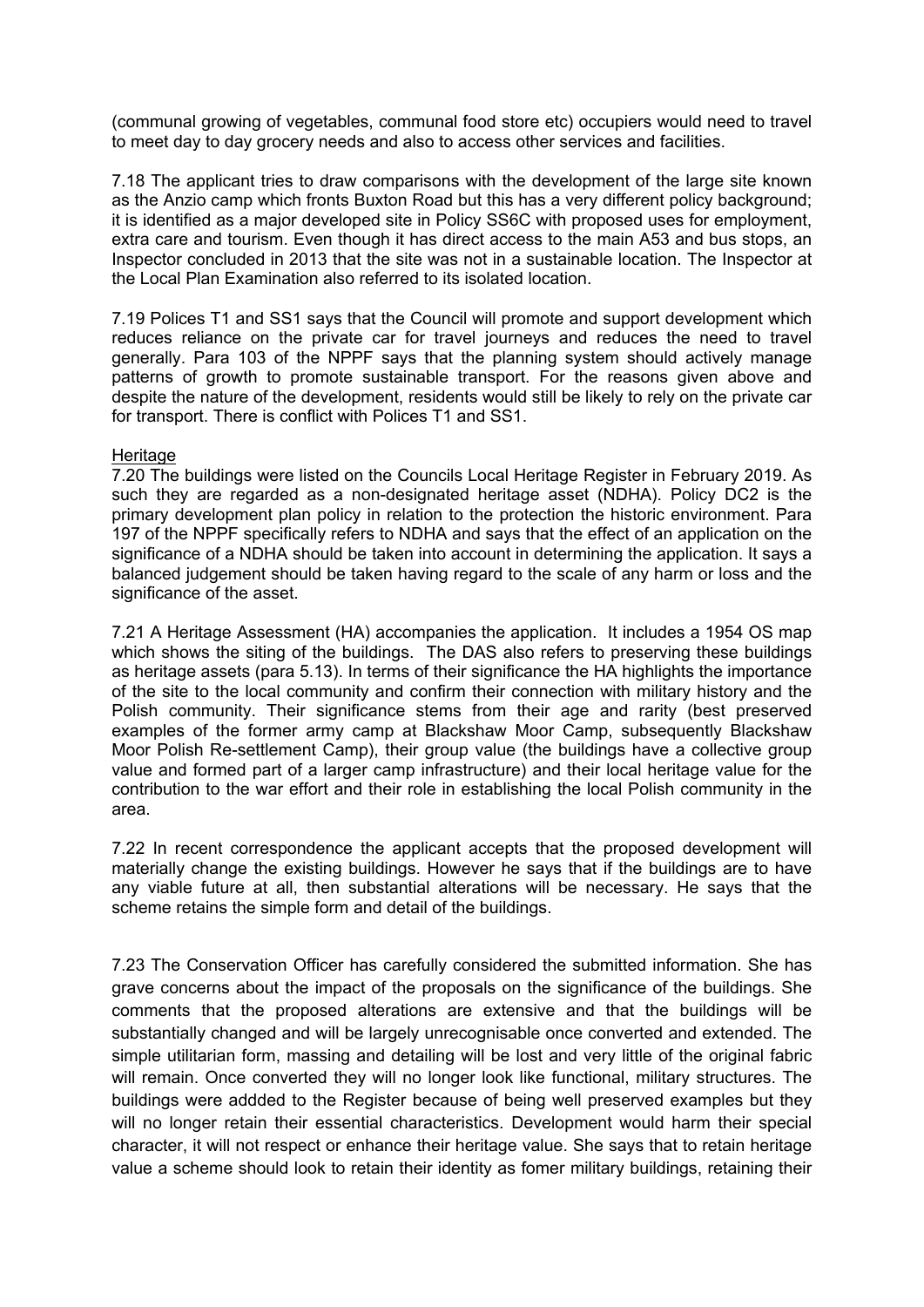form and massing, openings, similar materials and their setting. Her conclusion is that the proposal will result in harm to the significance of the NDHA a view shared by the Case Officer.

7.24 The submitted Planning Statement does not promote the development as 'enabling development'. The DAS does make loose reference to the proposal enabling the buildings to be preserved as does the most recent correspondence from the applicant (letter dated  $17<sup>th</sup>$  June 2019). Historic England provides very clear guidance and procedure for applications for enabling development. The application does not follow this; fundamentally there is for example no financial viability assessment. The application has not been considered on this basis.

7.25 The conclusion is that the proposal harms rather than safeguards the significance of the NDHA. There is conflict with Policy DC2 and the NPPF.

### Design

7.26 The four existing brick buildings on the site are simple in their construction and appearance.

7.27 Despite the applicants wish to preserve the buildings as heritage assets the scheme does appear to achieve this. The plans show that Building A which is to become house plot 7 is so altered as to appear as a completely different building in terms of materials, roof height, eaves height, door and windows, banks of photovoltaic panels and roof lights. Buildings B and C are also so altered by increased eaves height, new roof and a sizeable extension to link the two that any evidence of the former simple buildings is lost in the design. Similarly the simplicity in form and appearance of Building D which is to become house plot 1 is completely lost in the alterations and extensions to the east and west elevations. The extension to the west incorporates a flat roof 'link' element to be sedum roof. The original building is indistinguishable; new roof of greater pitch, increased eaves, new metal sheet roof, banks of PV panels, roof lights, timber cladding.

7.28 Not only are the existing buildings enveloped in new materials, extensions etc but new buildings are also introduced onto the site together with walls, retaining walls, car park, gardens, ponds and SUDS features, vegetable plots etc all of which impact on the setting of the retained buildings. The DAS says at para 6.31 that the overall layout is reminiscent of the loose courtyard style of local traditional farmhouses. This view is not shared. Nor is the applicants comment that '.. red brick boundary walls and retaining walls serve to reinforce and help unify the character of the group' (6.39 of the DAS). In terms of Para 79 of the NPPF the immediate setting of the buildings would, it is considered be harmed not enhanced. The proposal would have a much greater presence on the site than the existing buildings. It will introduce a concentration of development in an area which is otherwise semi-remote and rural, characterised by isolated dwellings and farmsteads. The visuals show that the access into the site would necessarily need to be widened but as proposed is engineered and also visually prominent.

7.29 The development is does not respect the site or its surroundings. There is conflict with Policy DC1 and the NPPF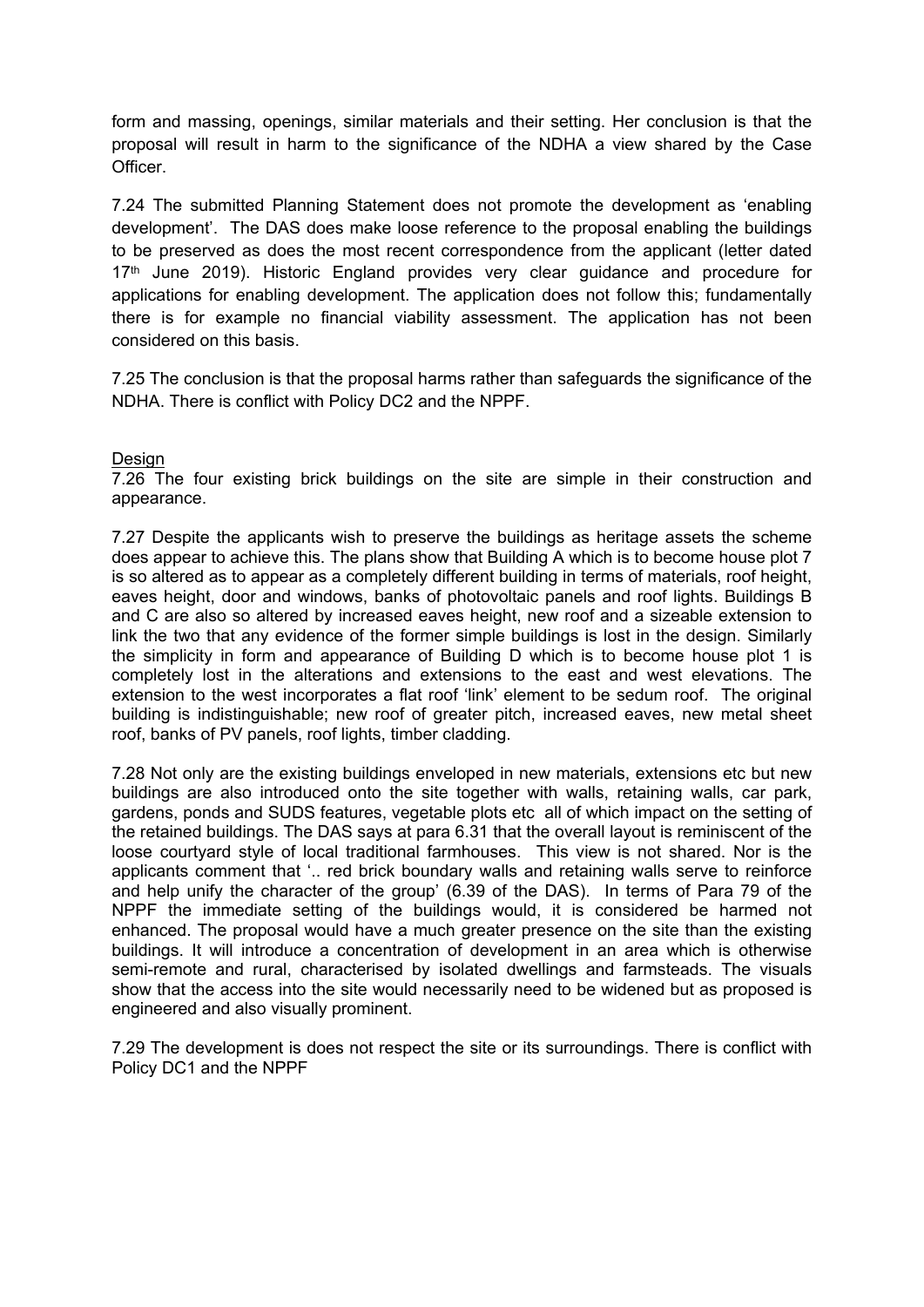### Existing Trees, Hedges and Woodland

7.30 There are relatively few existing trees actually within the site set in from the boundaries. None of the trees/woodland abutting the north west and south west boundaries would be significantly adversely affected by the proposed development.

7.31 A few trees within the site are indicated to be removed to accommodate the development; in fact those at the northern gable ends of the existing buildings have already been removed. A further few scrubby trees around the existing pond near the western corner are also marked for removal, together with half a dozen or so again in this corner. These are mainly self-set scrubby Goat Willows and Alder, and their removal would not in itself be notably harmful to the landscape of the site or its immediate surrounding area Their loss could be readily mitigated. There is no objection to tree loss and no conflict with Policy NE1.

### Landscape and Visual Impact

7.32 The application is supported by a Landscape and Visual Impact Assessment which considers landscape and visual impact.

7.33 The application site lies just within the Ancient Slope and Valley Farmlands (ASVF) landscape character type in the Landscape and Settlement Character Assessment but also close to and visually connected to the adjacent Gritstone Highland Fringe character type. Localised residential development is noted as one of the incongruous landscape features within the ASVF character type, with the potential proliferation of such incongruous features contributing to an adverse impact on landscape quality, although these guidelines also advise that planting of trees and woodlands can be used effectively to reinforce existing vegetation structure to enable it to more readily absorb new development.

7.34 Although there are buildings on the site much of the site has the appearance of an open field, having strong visual connection to the surrounding largely open, upland rural/agricultural landscape with scattered individual dwellings, smallholdings and farmsteads. The site has no physical or visual connection with Blackshaw Moor, Thorncliffe or the former Anzio Camp, despite their relative proximity. This gives the site and its immediate surroundings a feeling almost of remoteness.

7.35 As the Trees and Woodland Officer says the proposed development would not directly affect the landscape structure/field pattern. However it would introduce a much more concentrated form of built development. It would have a much greater presence than the existing development and this would be compounded by the trappings associated with the development – fences/hedges providing enclosure, car park, access roads and footpaths, vegetable gardens, network of ponds, refuse stores etc Such features are incongruous to the prevailing landscape character of the site and immediate surroundings and harmful. Although the Trees and Woodland Officer says that because of the somewhat run-down condition of the site and accumulated debris there is an argument the proposed development would bring an aesthetic improvement (hence appropriately assessed as beneficial in the LVIA), the converse of this is that the planting provides enclosure which is at odds with the open character of the landscape in which the site is experienced.

### Visual Impact

7.36. In terms of visual impact the LVIA considers the potential visual impact from a number of view points. It is agreed that visual impact is likely to be localised owing to the site's relative containment. So for example from viewpoints further afield, Ninepins/North Hillswood public right of way (Viewpoint 6) and Ramshaw Rocks (VP 7), the Trees and Woodland Officer advises that the combination of distance and intervening structural vegetation make the site difficult or impossible to discern in its existing state, even using binoculars, and that the proposed development would have generally negligible or no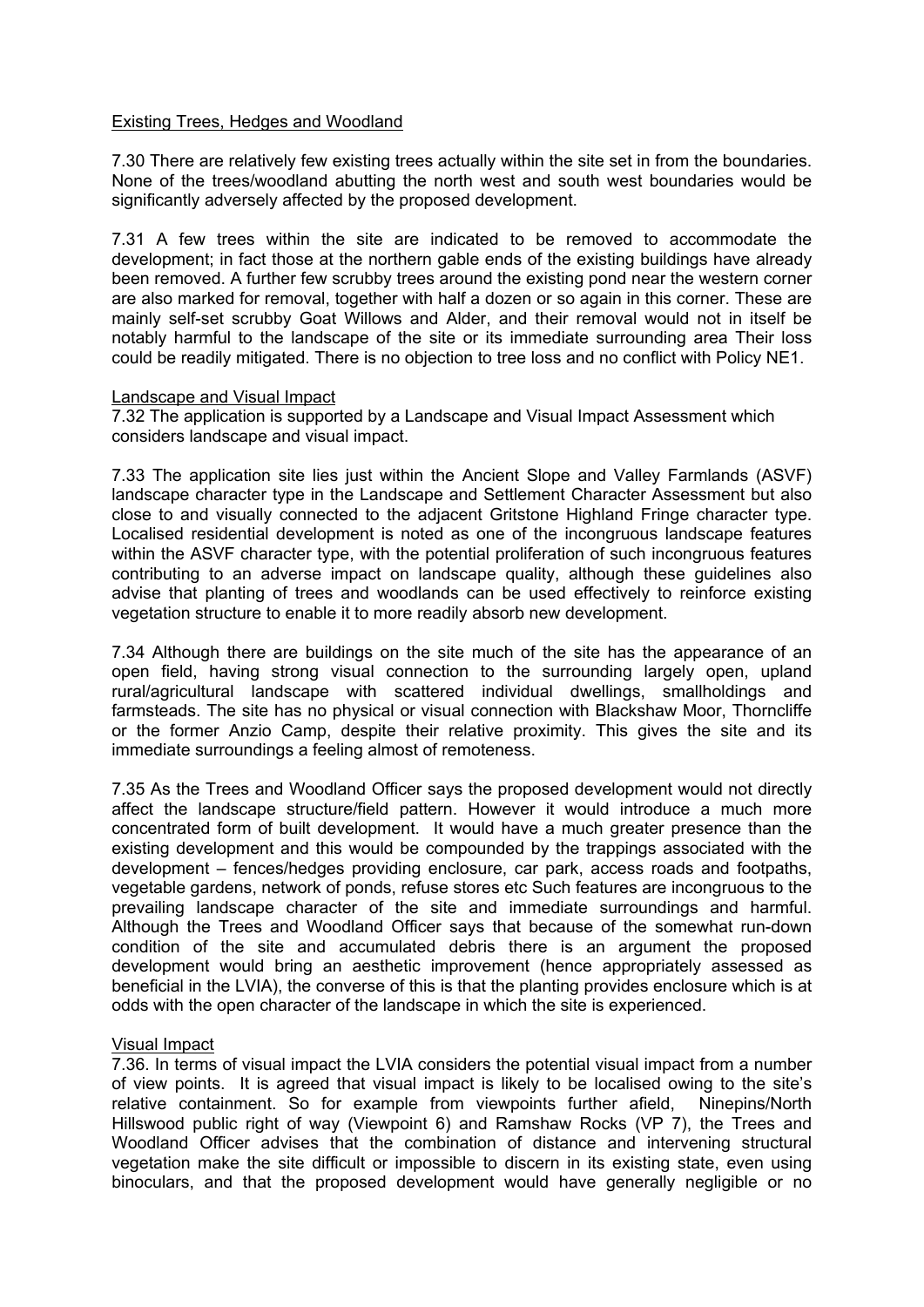adverse visual impact from longer range receptor locations – particularly once new on-site landscaping became established.

7.37 In more local views from Thorncliffe Lane the development would be visible. VP1 (Thorncliffe Lane adjacent to the site) shows clear open views into the site in which the development would be readily apparent. The Trees and Woodland Officer advises that the development would not breach the treeline along the rear (south-west) boundary of the site nor encroach into views of the more distant landscape and horizon over the tops of these trees, as seen from Thorncliffe Lane. He does make the point however that firstly the new foreground tree and hedge planting is likely to take much longer to establish in this location than the 5 years suggested in the LIVIA. Secondly as noted above, the effect of this planting would progressively contribute to the largely uncharacteristic sense of enclosure to the extent of potentially obscuring views of the distant skyline of the Lask Edge ridge.

7.38 The Trees and Woodland Officer advises that the maximum visual impact at VP1 would be mainly limited to brief "in-passing" views experienced by drivers/passengers and anyone walking or cycling past (on the public highway, rather than on any public right of way which would have a more recreational/countryside appreciation role. Overall visual impact from VP1 would be moderate adverse, gradually becoming less so with time as new landscaping matures.

7.39 From VP2, (Thorncliffe Lane above the weather station), the Trees and Woodland Officer agrees that views of the site are already notably more filtered and would become increasingly effectively screened by new landscaping. Overall he agrees that visual impact from VP2 would be slight-moderate adverse, reducing over time.

7.40 VP3 (just below Whitehouse Farm on Thorncliffe Bank) is more distant (c.1km) but affords some view directly towards/into the site, partly filtered/screened by mature roadside trees at White Gables and in the road verge alongside the site. From this VP, the site and its development as proposed would represent a very small, partly hidden feature in the middlerange of a wide expansive view in which the more distant features and horizon are the attention-grabbers (Tittesworth Reservoir, Gun Hill, Sutton Common, Ramshaw Rocks and The Roaches). Overall he agrees that visual impact from VP3 would again be slight moderate adverse, and decreasing.

7.41 The application is accompanied by a fully detailed and specified new landscaping scheme for hard landscape works and planting. It is heavily based on the use of appropriate native species and covering a range of vegetation/habitat types including native woodland, hedgerow, grassland, marginal and aquatic. There is no objection in principle to the proposed landscaping scheme.

7.42 For all the reasons above the conclusion is that the proposal would introduce a harmful and incongruous feature into this remote, rural and open landscape. Planting would be needed to screen the development but this will take many years to be effective particularly in this relatively harsh environment. Even with the planting however the sense of a concentration of development would remain in a location which has a sense of remoteness. The proposal would neither protect nor enhance the local landscape. There is conflict with Policy DC3 and the NPPF.

### Drainage and Flood Risk

7.43 The application is accompanied by a Flood Risk Assessment and Drainage Strategy. This has been considered by the Local Lead Flood Authority who raise no objection to the application subject to a condition to ensure compliance with the agreed strategy and mitigation. With this in place there is no conflict with that part of Policy SD4 relating to flood risk or with the NPPF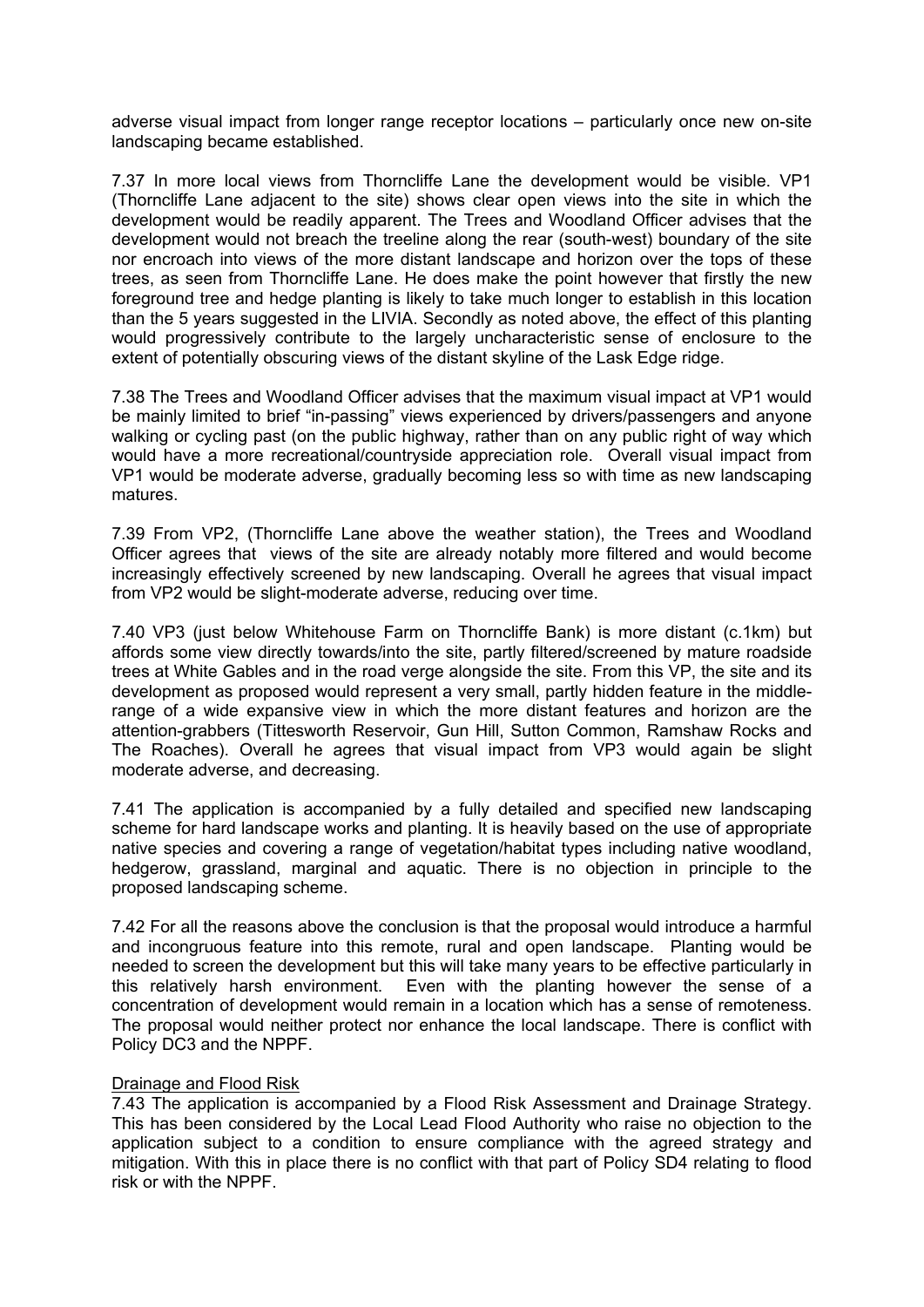## Residential amenity including noise and contamination

7.44 White Gables is the nearest residential property to the site. There is some distance between this property and the application site and no issue is anticipated in terms of overlooking or loss of privacy. The Councils' space standards are met. Light pollution from the proposal development could be controlled by condition.

7.45 Some of the letters of representation concern the impact of the proposal on the existing Leek and District Shooting club who operate from a site to the north of the application site. The Club is concerned about the impact of houses on their activities given the relatively close proximity. In this respect the Environmental Health Officer (EHO) initially objected to the application on grounds that the noise impact from the Club had not been assessed. A Noise Assessment (NA) was subsequently provided. The NA summarises that with good acoustic design the site can be suitable for residential development. The assessment has been primarily considered under BS8233:2014, CIEH Clay Pigeon Shooting Guidance and PROPG.

7.46 The EHO has carefully considered the NA and the letters of representation including those from the Leek and District Shooting club. He accepts the mitigation measures suggested in the NA and subject to these being installed prior to first occupation with pre completion testing too, he raises no objection to the application. He comments that there is no record of complaint against the shooting club from existing residents and no evidence it is causing a nuisance in the locality though there is a clear recognition noise from shooting is audible in the vicinity of the proposed development site.

7.47 A desktop site assessment has been submitted in support of the application. It considers the site to be low to moderate risk but notes "unknowns" regarding the military history. Given that there is a military history with the site and tanks / asbestos buildings on site any redevelopment requires that an intrusive contaminated land risk assessment be completed. This can be conditioned.

7.48 With conditions in place there is no objection on amenity grounds and compliance with Policy SD4 in respect of pollution and with the NPPF.

## Biodiversity

7.49 The application is supported by preliminary Ecological Appraisal Report, Great Crested Newt and Bat surveys. The Ecology Officer has considered this. He advises that the Report contains a comprehensive suite of ecological assessment and that no biodiversity interests are at risk. Measures where necessary to mitigate any partial risks such as to breeding birds during nesting season could readily be imposed by way of conditions to require schemes of mitigation including an Ecological Management Plan. The application also proposes biodiversity enhancements which again it would be appropriate to secure by conditions. The proposal for additional nest boxes on the new buildings (p.21 PEA) seem somewhat under provided but his could readily be addressed and generally the scheme offers significant ecology enhancements.

With conditions in place there would be compliance with Policy NE1 and the NPPF.

### Planning Balance

7.50 Planning applications must, by law, be determined in accordance with the Development Plan unless material considerations indicate otherwise.

7.51 As set out above there is conflict with Polices DC1, DC2, DC3, SS1, R2 and T1 of the Core Strategy. The proposal is not in accordance with the Development Plan.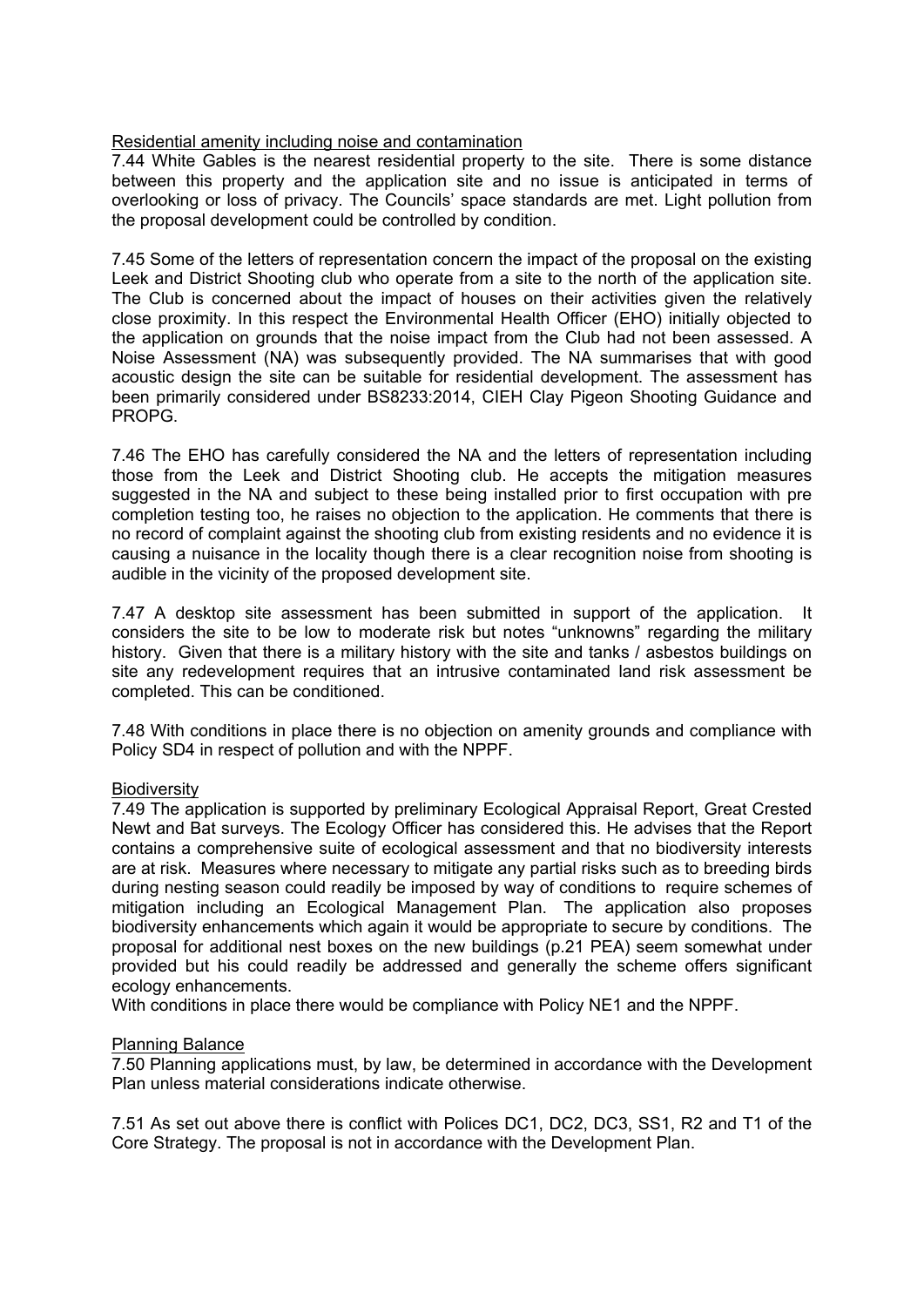7.52 The NPPF is a material consideration of weight in the determination of this application. It sets out a presumption in favour of sustainable development. For decision taking it says at paragraph 11 that where those polices which are the most important for determining the application are out of date, the tilted balance applies i.e. that permission must be granted unless the adverse impacts of doing so would significantly and demonstrably outweigh the benefits when assessed against the policies in the Framework taken as a whole. Footnote 7 confirms that 'out of date' includes applications for the provision of housing where the LPA cannot demonstrate a 5 year supply of deliverable housing sites. That is the case here with the District having a less than 2 year supply. The tilted balance applies.

7.53 The proposal would deliver some economic benefits through the construction of the dwellings and increased Council tax receipts. The provision of housing in circumstances of a chronic housing under supply attracts very significant weight. The fact that this scheme is promoted by a registered Co housing group also adds weight to the proposal. On the negative side though, this is an isolated and unsustainable location. Despite the eco credentials of the scheme (which are positive factors) residents would be largely reliant upon the car to access services and facilities. Walking and cycling do not offer realistic modes of travel and the bus service which is some distance from the site on the main A53 is infrequent. There would also be harm to the character and appearance of the area by introducing a more extensive and dense development and residential use into this open, rural and remote landscape. Furthermore it is considered that the proposal would harm the special character of the buildings. Rather than respecting or enhancing their heritage value, it will harm their significance. These matters amount to significant adverse environmental harm.

7.54 Weighing all matters into the balance and applying the paragraph 11 test, the judgement reached is that the adverse impacts and conflict with Polices DC1, DC2 DC3 SS1, R2 and T1 of the Core Strategy are significant and demonstrable and clearly outweigh the benefits that housing would bring in this unsustainable location. The proposal will not deliver sustainable development and a recommendation of refusal is therefore made.

## **8. RECOMMENDATION**

**That planning permission be refused for the following reasons :-**

**1. The application site lies within land designated as open countryside. Although it is within 1km of the village of Blackshaw Moor it has no physical or visual relationship with the village. Furthermore Blackshaw Moor is identified as a small village in the adopted Staffordshire Moorlands Core Strategy DPD owing to the limited services and facilities available. It is not a location where new development is encouraged with the spatial strategy focusing most new development within the three main towns and larger villages of the District. Policy SS6c sets out the strategy for the rural areas of the District including the application site. It says that these areas will only provide for new housing development which meets an essential local need. There is no evidence that the proposal is meeting an essentail local need. As a result, the proposal would conflict with Policy SS6C of the Staffordshire Moorlands Core Strategy DPD which forms part of the spatial strategy for the District and underpins the Core Strategy and the National Planning Policy Framework.** 

**2. There is some support for the reuse of rural buildings in Policy R2. The National Planning Policy Framework provides at paragraph 79 more up to date guidance on isolated dwellings in the countryside. It says that such dwellings maybe acceptable where the development re uses redundant or disused buildings and enhances its immediate setting. Whilst the buildings are reused, the alterations and extensions**